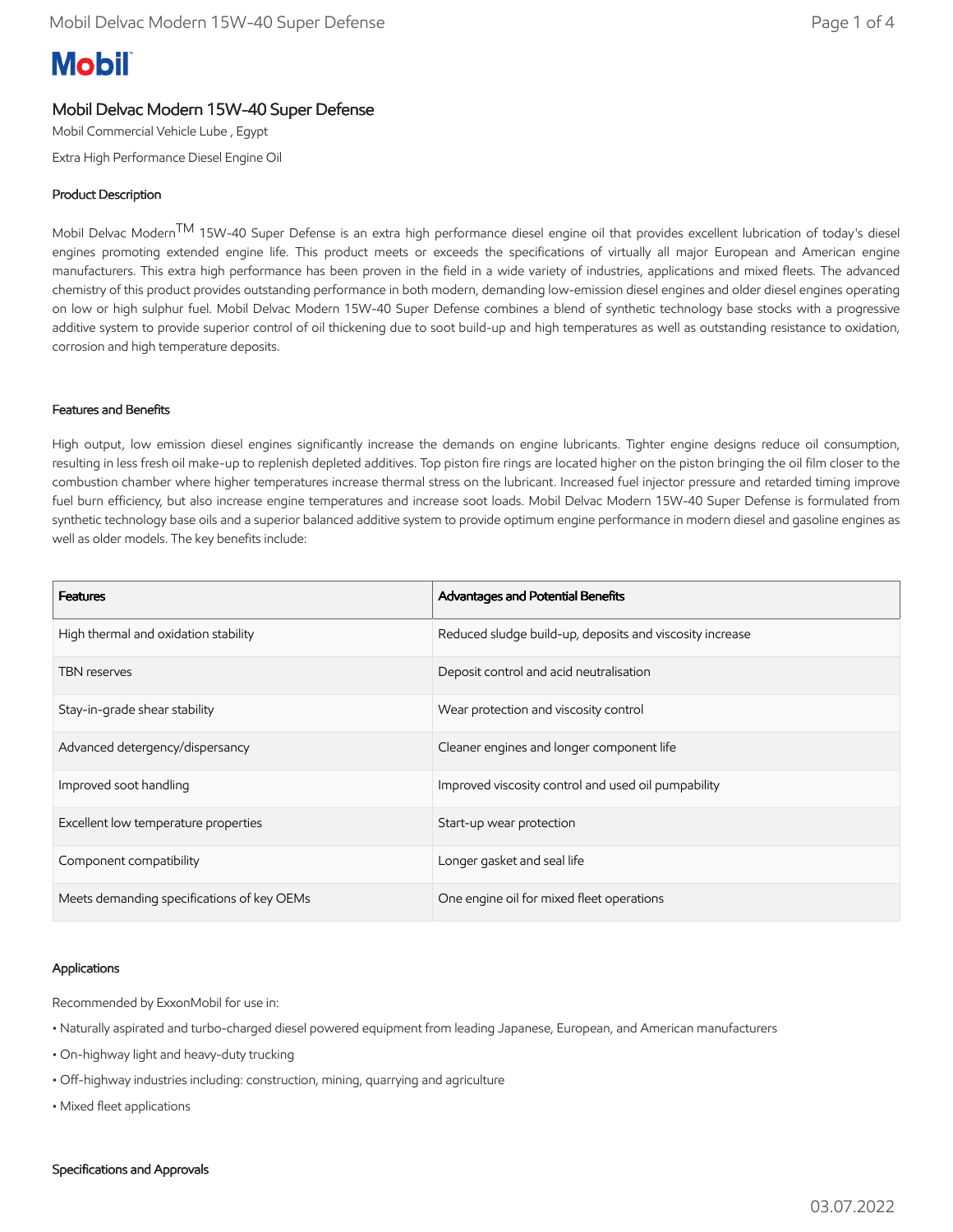| This product has the following approvals: |
|-------------------------------------------|
| Mack EO-M Plus                            |
| Mack EO-N                                 |
| MB-Approval 228.3                         |
| <b>RENAULT TRUCKS RLD-2</b>               |
| VOLVO VDS-3                               |

| This product is recommended for use in applications requiring: |
|----------------------------------------------------------------|
| ACEA B2                                                        |
| ACEA E3                                                        |
| API CF                                                         |
| API CF-4                                                       |
| API CG-4                                                       |
| Cummins CES 20071                                              |
| Cummins CES 20072                                              |
| Mack EO-M                                                      |
| MAN M 3275-1                                                   |
| RENAULT TRUCKS RD                                              |
| RENAULT TRUCKS RD-2                                            |
| RENAULT TRUCKS RLD                                             |
| VOLVO VDS-2                                                    |

| This product meets or exceeds the requirements of: |
|----------------------------------------------------|
| API CH-4                                           |
| API CI-4                                           |
| API SJ                                             |
| API SL                                             |
| JASO DH-1                                          |
| ACEA E7                                            |
| Caterpillar ECF-2                                  |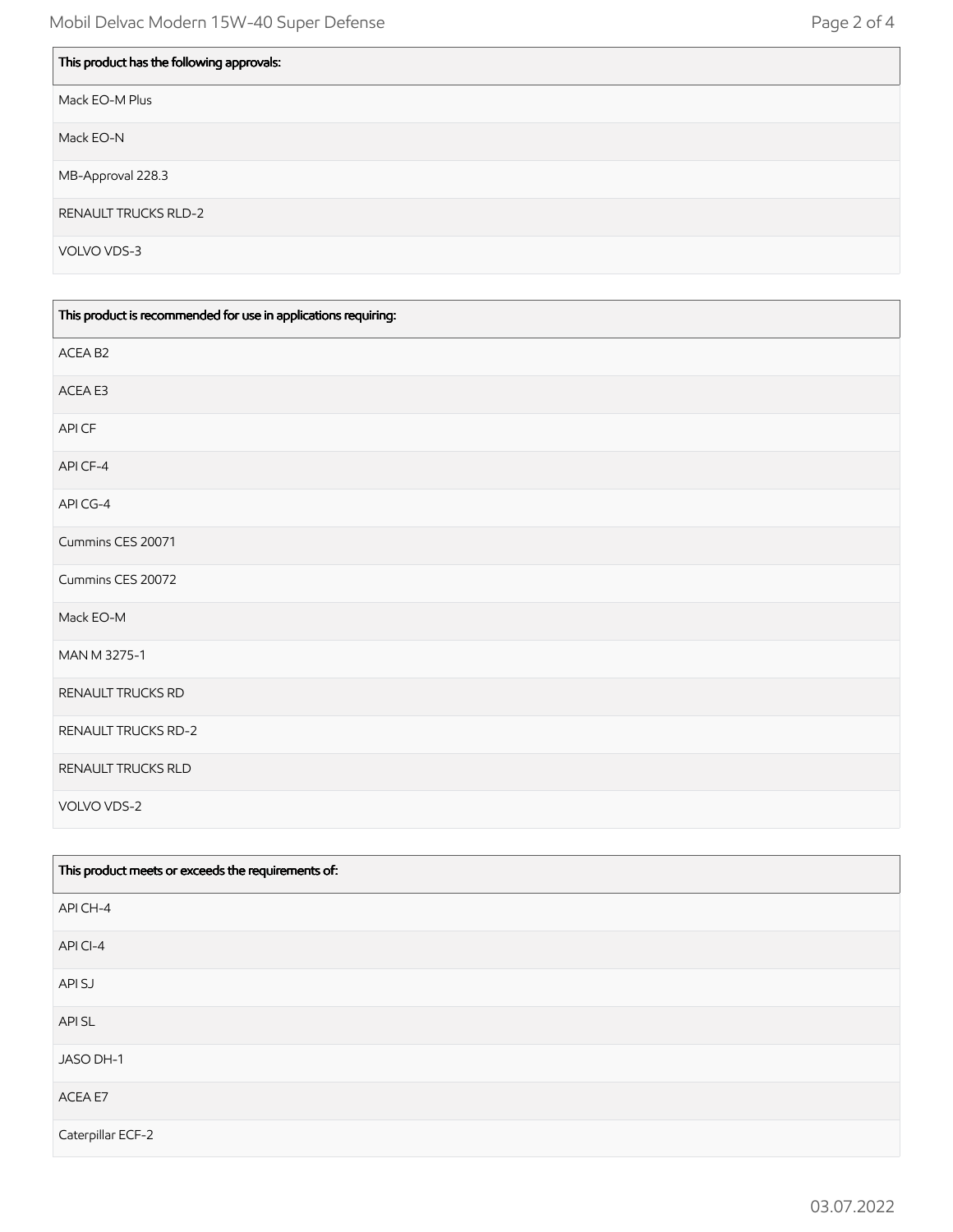| Page 3 of 4 |  |  |
|-------------|--|--|
|-------------|--|--|

#### This product meets or exceeds the requirements of:

Ford WSS-M2C171-D

#### Properties and Specifications

| Property                                                               |            |
|------------------------------------------------------------------------|------------|
| Grade                                                                  | SAE 15W-40 |
| Kinematic Viscosity @ 100 C, mm2/s, ASTM D445                          | 14.3       |
| Density @ 15 C, kg/m3, ASTM D4052                                      | 0.87       |
| Total Base Number, mgKOH/g, ASTM D2896                                 | 11         |
| Viscosity Index, ASTM D2270                                            | 133        |
| Cold-Cranking Simulator, Apparent Viscosity @ -20 C, mPa.s, ASTM D5293 | 5700       |
| Ash, Sulfated, mass%, ASTM D874                                        | 1.3        |
| Flash Point, Cleveland Open Cup, °C, ASTM D92                          | 223        |
| Pour Point, °C, ASTM D97                                               | $-33$      |

#### Health and safety

Health and Safety recommendations for this product can be found on the Material Safety Data Sheet (MSDS) @ [http://www.msds.exxonmobil.com](http://www.msds.exxonmobil.com/psims/psims.aspx) /psims/psims.aspx

All trademarks used herein are trademarks or registered trademarks of Exxon Mobil Corporation or one of its subsidiaries unless indicated otherwise.

09-2021 ExxonMobil Egypt (S.A.E.) 1097 Cornish El-Nil, Garden City, Cairo, Egypt

You can always contact our Technical Help Desk engineers on Mobil lubricants and services related questions: [https://www.global.mobil.com](https://www.global.mobil.com/en/contact-us) /en/contact-us

+ 20 2 795 4850/60 [http://www.exxonmobil.com](http://www.exxonmobil.com/)

Typical Properties are typical of those obtained with normal production tolerance and do not constitute a specification. Variations that do not affect product performance are to be expected during normal manufacture and at different blending locations. The information contained herein is subject to change without notice. All products may not be available locally. For more information, contact your local ExxonMobil contact or visit [www.exxonmobil.com](http://www.exxonmobil.com/)

ExxonMobil is comprised of numerous affiliates and subsidiaries, many with names that include Esso, Mobil, or ExxonMobil. Nothing in this document is intended to override or supersede the corporate separateness of local entities. Responsibility for local action and accountability remains with the local ExxonMobil-affiliate entities.